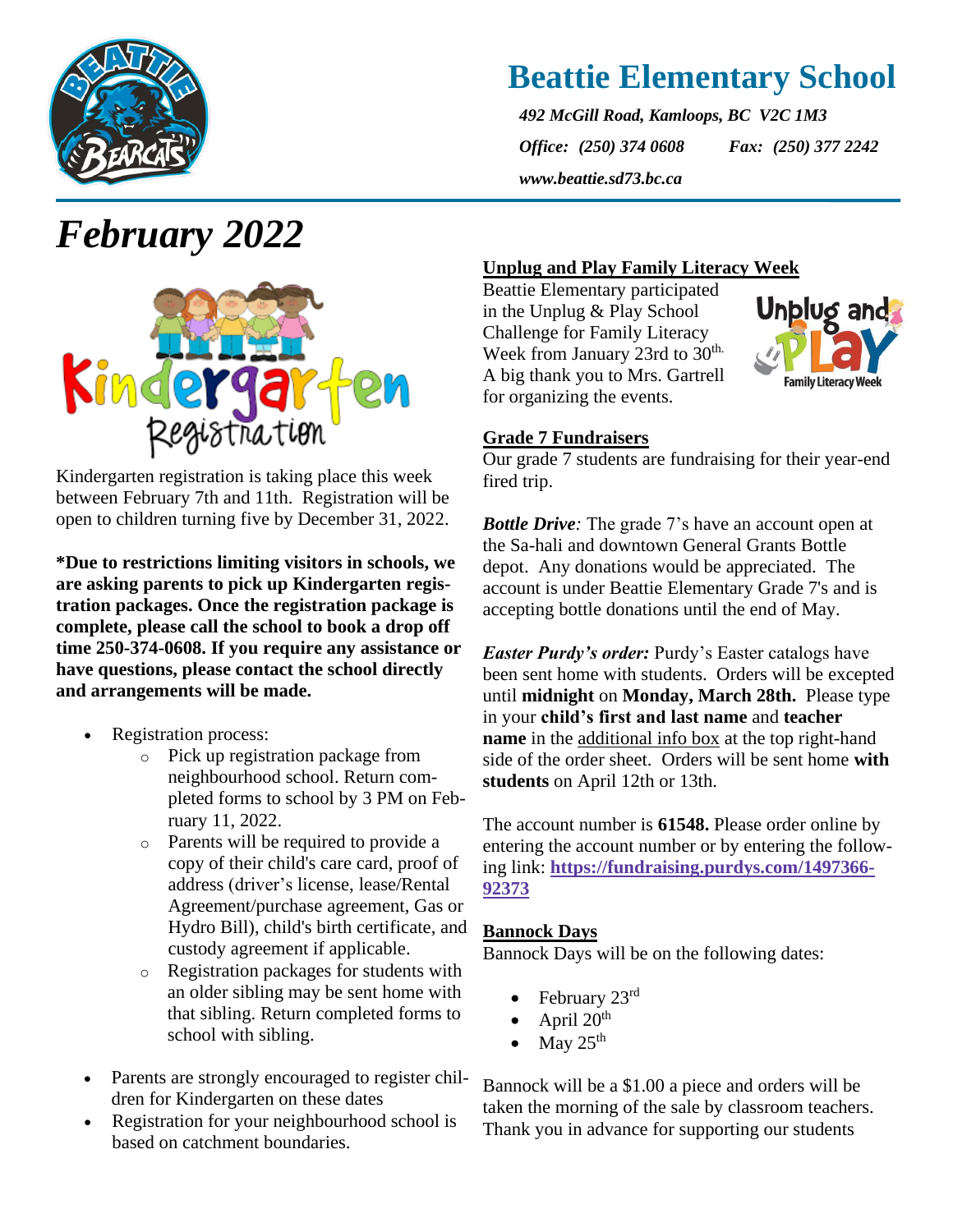## **Pink Shirt Day**

On February 23rd students are invited to show their support for anti-bullying by wearing pink. School is a place where all students should feel safe and accepted. At Beattie, we are working hard on inclusion, tolerance and respect of all people.



## **Safe Arrival**

Please remember that all student absences and late arrivals must to be reported by calling 1-844-350- 2647, by visiting go.schoolmessenger.ca, or download the school messenger app. Please do not call the school directly. All absences or late arrivals that have not been reported before 8:45 am will initiate the School District's safe arrival system to call home and cell phone numbers up to 5 times until a parent is reached and a response is given.

## **Before and After School Pick Up and Student Safety**

A reminder to parents that the school parking lot is limited to STAFF PARKING ONLY. To help ensure the safety of our students, parents should not be driving through the parking lot at any time to drop off or pick up their children. Please park on the designated spots on McGill or in the Freshco parking lot. We appreciate your understanding.

## **Entrances & Exits**

At this point, all students should know which door is for their designated use. If your child is late please use

the main door and someone will let them in. Upon entering the building, students should then notify the office that they have arrived.

**Cooler Weather Reminders** Please work

with your



them be prepared for spending their break times outdoors. Students are outside in the mornings before school, during recess, and during lunch. Hats, gloves or mittens are definitely musts! We would ask that all children also have boots to wear outside, and appropriate shoes to change into for wear inside,

including in gym classes. It would also be helpful for them to have layers that they can add or remove according to inside and outside temperatures. When/if the weather becomes really extreme, we will judge on a day by day basis as to a day is an inside or an outside day. Thanks for helping!

### **Indoor Shoes**

As the weather changes, it is important to note that students are required to wear indoor footwear for health and safety purposes. Please have your son or daughter bring and leave a pair of inside shoes at school as the weather is certainly wetter and outside shoes are tracking in a lot of mud and water. On our linoleum stairs this can be a serious slipping hazard for our students and staff and we would be sorry to see anyone injured in a fall.

### **Lost and Found Items**

Our Lost and Found bins (located just past the front entry way are ALWAYS full!!. At the end of the school day on Fridays lost and found bins are put outside the main front doors for parents to go through. PLEASE if you notice that your child has something missing, have your child take a look through the bins or stop by when picking up your child on Fridays to check for whatever it is. We would love all items to be returned to their owners but must rely on the students and their parents to make this happen! Thanks for helping us out with this!

## **Important Dates!**

| Monday, Feb 21 <sup>st</sup> | <b>Family Day</b>                |
|------------------------------|----------------------------------|
| March 21st-April 1st         | <b>Spring Break</b>              |
| Friday, April 15th           | Good Friday                      |
| Monday, April 18th           | <b>Easter Monday</b>             |
| Monday, April 25th           | District – Non-Instructional Day |
| Friday, May 20 <sup>th</sup> | District - Non-Instructional Day |
| Monday, May 23rd             | Victoria Day                     |
| Thursday, June 30th          | Administrative Day               |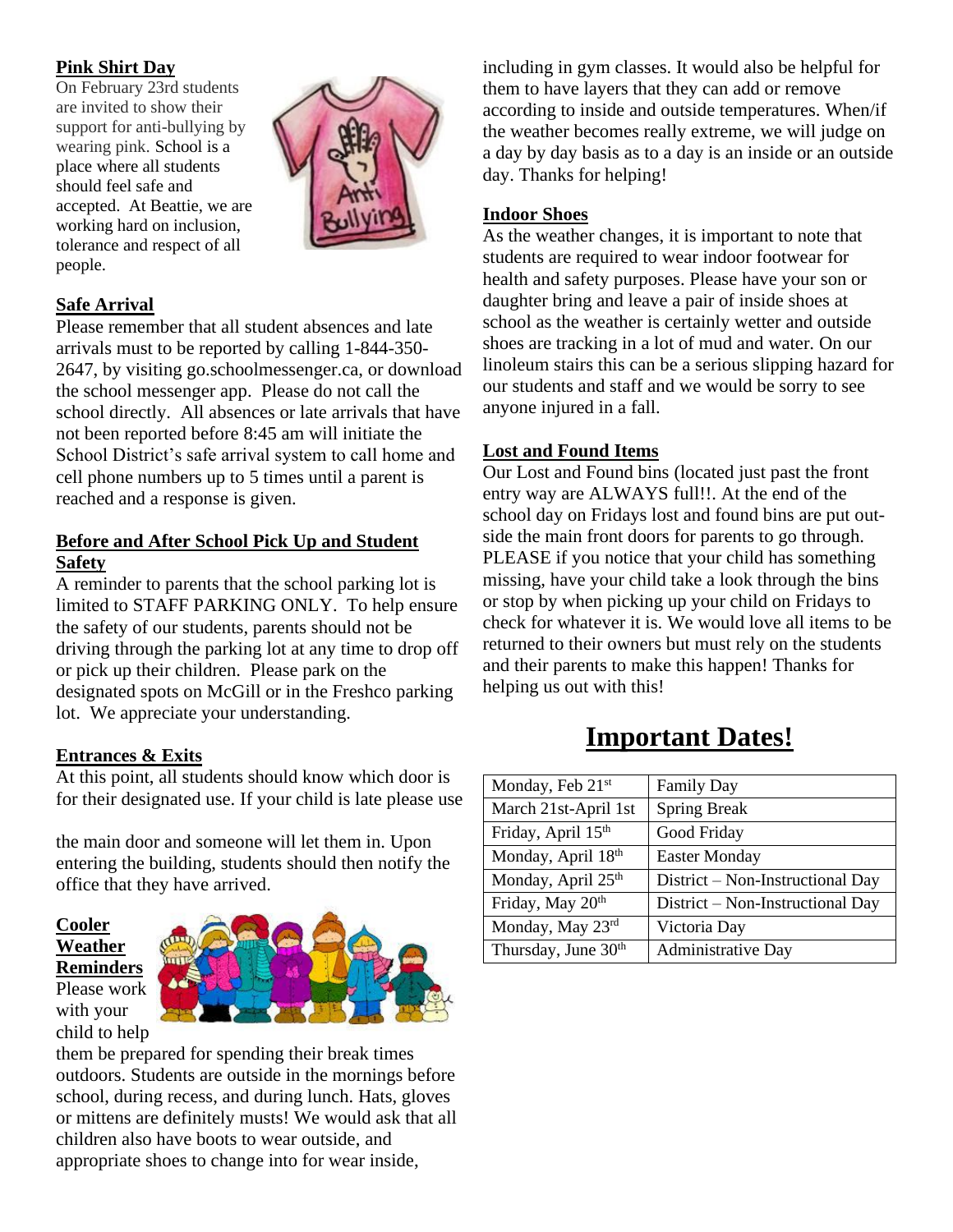## **Parent Engagement Sessions 2021-2022**



Monday, March 14th, 2022 6:00 - 7:00pm **Register HERE** 

#### Your Child and the New Competency Based IEP... Coming Soon!

Presented by Pam Gurney, Inclusive Education Services Coordinator

Does your child have an Inclusive Education Plan (IEP)? If so, then this session is for you! School District No.73 is rolling out competency-based IEPs in September 2022. Learn how competency-based IEPs are similar and yet different from the current IEP being used. You will also learn more about how you, the parent/guardian, will be a significant stakeholder in the development of the new competency-based IEP process.

### Tuesday, April 12th, 2022 6:30 - 8:30pm **Register HERE**

#### Trauma, Resilience, and Navigating Reconciliation

Presented by Kevin Lamoureux, University of Winnipeg and former Education Lead for the National Centre for Truth and Reconciliation. Co-Author of 'Ensouling Our Schools'

Dr. Kevin Lamoureux is a renowned Indigenous author and former Education Lead for the National Centre for Truth and Reconciliation. Dr. Lamoureux will be addressing the concept and understanding of reconciliation and what that looks in the Canadian landscape. As well, he will be touching on the role of trauma and resiliency for children and families in the current public school system.

### Thursday, April  $28^{th}$ ,  $2022$  6:30 - 8:30pm Register HERE

### **Parent Involvement Strategies**

Presented by SD73 Indigenous Family Voices for Education Parent Group - Roxane Letterlough (Facilitator)

Research has shown that student engagement is directly impacted by parent engagement. This session will provide parents with ideas and tips on simple ways Indigenous parents can get involved with their school that will make big differences and how the SD73 Indigenous Family Voices for Education can support them.



Session dates and times are listed under each event.

\*Once registered for a session, a Zoom link will be sent directly to each participant.

Page 4 of 5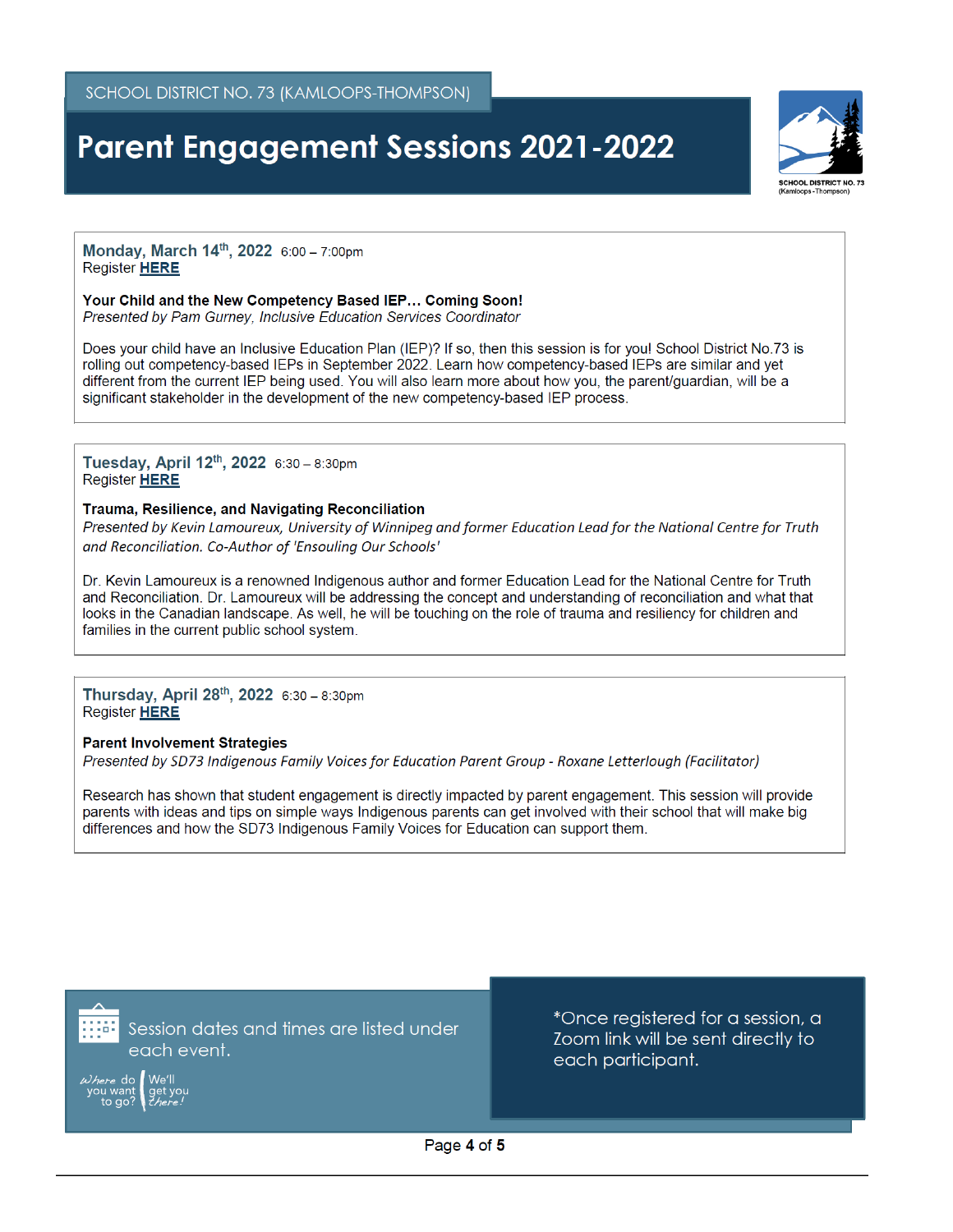## **Parent Engagement Sessions 2021-2022**



Thursday, May 5<sup>th</sup>, 2022 7:00 - 8:00pm Register HERE

#### **Ignite! Scientific Curiosity with Discovery Education**

Presented by Isha Seth - Morgan Whitehouse (Moderator)

All intermediate students in School District No. 73 have unlimited access to Discovery Education, a world-renowned. immersive, digital experience. Are your children inspired to make a difference in the world? In Discovery Education's Young Scientist Lab channel, find Virtual Field Trips, hear from young change makers, and find experiments that can be done at home.

Access Discovery Education's featured videos and activities in the curated collection of Science channels. Did you know that you can simulate science experiments using Discovery Education interactives?

These resources provide engaging ways for children to explore their curiosity and investigate real-world science topics. Discovery Education's Social-Emotional Learning Center presents a curated collection of hundreds of resources designed to help all students develop social and emotional competencies, cultivate self-confidence, manage stress, look at situations and issues from a variety of perspectives, and maintain their well-being so everyone can thrive. Discovery Education offers multimodal digital content, and immersive, differentiated learning experiences that is inclusive of all learners.

Thursday, May 19th, 2022  $6:30 - 8:30$ pm Register HERE

### Understanding Indigenous Principles of Learning Series 3

Presented by the District Aboriginal Resource Team

With the increased inclusion of First People's content in the changing BC curriculum, there is a need to incorporate these perspectives in the classroom at all levels. This series will look at how this might look in your child's classroom in the areas of understanding local land, title, governance, math, science, and careers. Also, the vision for local Secwépemc language in schools moving forward. It will also provide parents with tips on how to advocate and support these curricular changes at home and in the community.

Session dates and times are listed under each event.

\*Once registered for a session, a Zoom link will be sent directly to each participant.